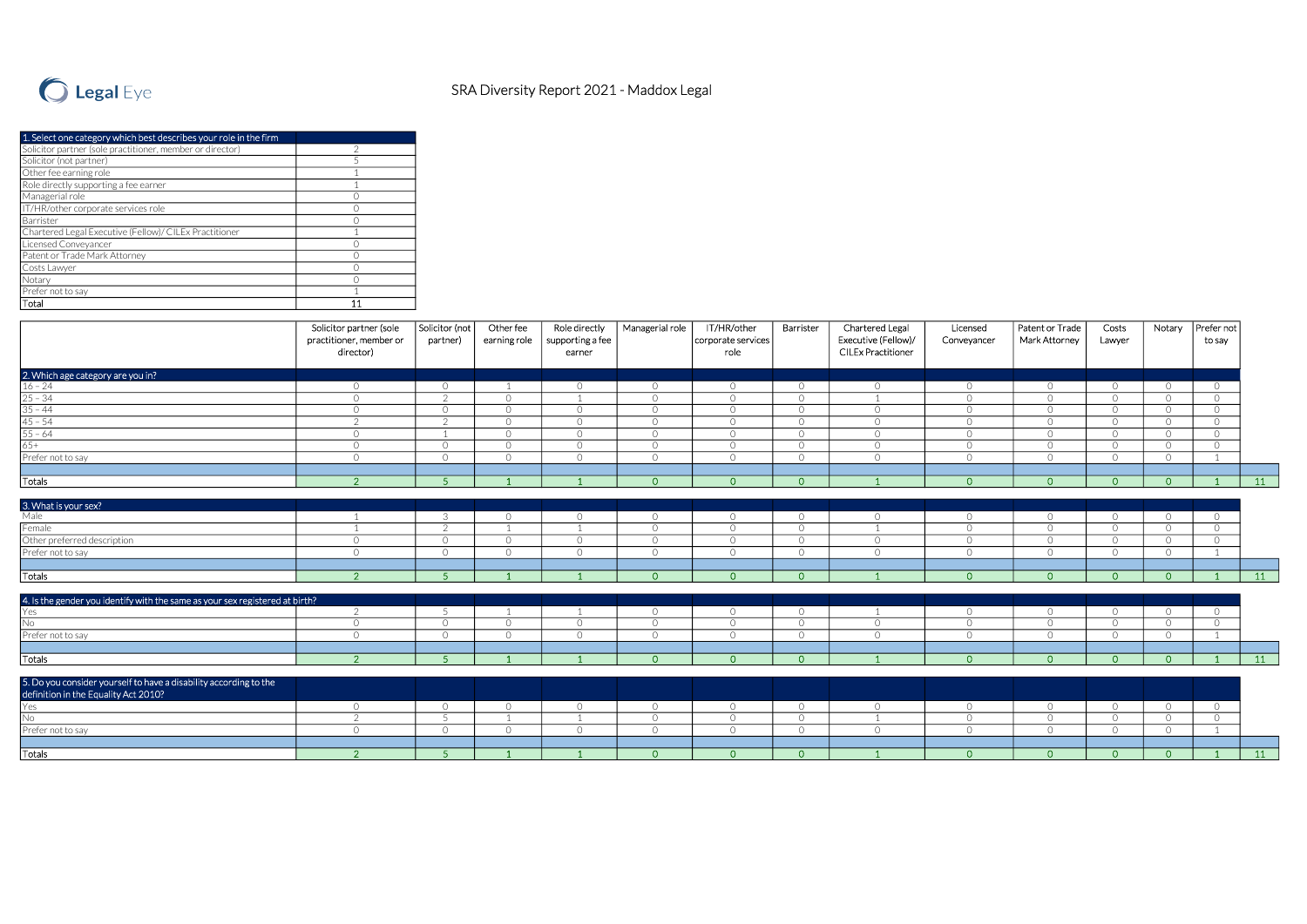| 6. Are your day-to-day activities limited because of a health                                                               |                |                |            |                |                |                |                |            |                |                |                |                |                |    |
|-----------------------------------------------------------------------------------------------------------------------------|----------------|----------------|------------|----------------|----------------|----------------|----------------|------------|----------------|----------------|----------------|----------------|----------------|----|
| problem or disability which has lasted, or is expected to last, at                                                          |                |                |            |                |                |                |                |            |                |                |                |                |                |    |
| least 12 months?<br>Yes, limited a lot                                                                                      |                |                |            |                |                |                |                |            |                |                |                |                |                |    |
|                                                                                                                             | $\overline{O}$ | $\overline{0}$ | $\circ$    | $\circ$        | $\overline{0}$ | $\circ$        | $\overline{0}$ | $\circ$    | $\circ$        | $\circ$        | $\circ$        | $\circ$        | $\overline{O}$ |    |
| Yes, limited a little                                                                                                       | $\circ$        | $\circ$        | $\Omega$   | $\Omega$       | $\Omega$       | $\overline{O}$ | $\circ$        | $\circ$    | $\circ$        | $\circ$        | $\overline{O}$ | $\overline{0}$ | $\overline{0}$ |    |
| $\overline{No}$                                                                                                             | $\mathcal{P}$  | -5             |            |                | $\Omega$       | $\overline{O}$ | $\circ$        |            | $\circ$        | $\circ$        | $\overline{O}$ | $\circ$        | $\circ$        |    |
| Prefer not to say                                                                                                           | $\circ$        | $\bigcirc$     | $\Omega$   | $\Omega$       | $\bigcirc$     | $\overline{O}$ | $\bigcirc$     | $\Omega$   | $\circ$        | $\circ$        | $\circ$        | $\circ$        | $\overline{1}$ |    |
|                                                                                                                             |                |                |            |                |                |                |                |            |                |                |                |                |                |    |
| Totals                                                                                                                      | 2 <sup>1</sup> | 5 <sup>1</sup> |            |                | $\overline{O}$ | $\overline{0}$ | $\overline{0}$ |            | $\overline{0}$ | $\overline{0}$ | $\overline{0}$ | $\overline{0}$ | - 1            | 11 |
|                                                                                                                             |                |                |            |                |                |                |                |            |                |                |                |                |                |    |
| 7. What is your ethnic group?                                                                                               |                |                |            |                |                |                |                |            |                |                |                |                |                |    |
| Asian/Asian British                                                                                                         |                |                |            |                |                |                |                |            |                |                |                |                |                |    |
|                                                                                                                             | $\circ$        | $\circ$        | $\circ$    | $\circ$        | $\overline{O}$ | $\circ$        | $\circ$        | $\circ$    | $\circ$        | $\circ$        | $\circ$        | $\circ$        | $\circ$        |    |
| Bangladeshi<br>Chinese                                                                                                      | $\circ$        | $\circ$        | $\Omega$   | $\Omega$       | $\Omega$       | $\overline{O}$ | $\circ$        | $\circ$    | $\circ$        | $\circ$        | $\overline{O}$ | $\circ$        | $\overline{O}$ |    |
| Indian                                                                                                                      | $\circ$        | $\circ$        | $\Omega$   | $\circ$        | $\Omega$       | $\circ$        | $\circ$        | $\circ$    | $\circ$        | $\circ$        | $\overline{O}$ | $\circ$        | $\overline{O}$ |    |
| Pakistani                                                                                                                   | $\circ$        | $\circ$        | $\Omega$   | $\circ$        | $\circ$        | $\overline{O}$ | $\circ$        | $\circ$    | $\circ$        | $\circ$        | $\overline{O}$ | $\circ$        | $\circ$        |    |
| Any other Asian background                                                                                                  | $\circ$        | $\circ$        | $\Omega$   | $\circ$        | $\bigcirc$     | $\circ$        | $\circ$        | $\circ$    | $\circ$        | $\circ$        | $\circ$        | $\circ$        | $\circ$        |    |
| Black/Black British                                                                                                         |                |                |            |                |                |                |                |            |                |                |                |                |                |    |
| African                                                                                                                     |                |                | $\circ$    | $\overline{O}$ | $\circ$        |                |                | $\circ$    |                | $\circ$        |                |                |                |    |
|                                                                                                                             |                | $\circ$        |            |                |                | $\circ$        | $\circ$        |            | $\overline{O}$ |                | $\circ$        | $\circ$        | $\overline{O}$ |    |
| Caribbean                                                                                                                   | $\circ$        | $\circ$        | $\Omega$   | $\circ$        | $\circ$        | $\overline{O}$ | $\circ$        | $\circ$    | $\circ$        | $\circ$        | $\circ$        | $\circ$        | $\overline{O}$ |    |
| Any other Black background                                                                                                  | $\circ$        | $\circ$        | $\circ$    | $\circ$        | $\circ$        | $\circ$        | $\circ$        | $\circ$    | $\circ$        | $\circ$        | $\circ$        | $\circ$        | $\circ$        |    |
| Mixed/ Multiple ethnic group                                                                                                |                |                |            |                |                |                |                |            |                |                |                |                |                |    |
| White and Asian                                                                                                             | $\circ$        | $\circ$        |            | $\circ$        | $\circ$        | $\circ$        | $\circ$        | $\circ$    | $\circ$        | $\circ$        | $\circ$        | $\circ$        | $\circ$        |    |
| White and Black African                                                                                                     | $\circ$        | $\circ$        | $\circ$    | $\circ$        | $\overline{O}$ | $\circ$        | $\circ$        | $\circ$    | $\circ$        | $\circ$        | $\overline{O}$ | $\circ$        | $\circ$        |    |
| White and Black Caribbean                                                                                                   | $\circ$        | $\circ$        | $\Omega$   | $\Omega$       | $\Omega$       | $\circ$        | $\circ$        | $\circ$    | $\circ$        | $\circ$        | $\overline{O}$ | $\circ$        | $\overline{O}$ |    |
| Any other Mixed/ Multiple ethnic background                                                                                 | $\circ$        |                | $\Omega$   | $\Omega$       | $\circ$        | $\circ$        | $\circ$        | $\bigcirc$ | $\circ$        | $\circ$        | $\circ$        | $\circ$        | $\circ$        |    |
| White                                                                                                                       |                |                |            |                |                |                |                |            |                |                |                |                |                |    |
| British/English/Welsh/Northern Irish/Scottish                                                                               |                | 3              | $\Omega$   | $\circ$        | $\circ$        | $\overline{O}$ | $\circ$        |            | $\circ$        | $\circ$        | $\circ$        | $\circ$        | $\circ$        |    |
|                                                                                                                             | $\circ$        | $\circ$        | $\Omega$   | $\circ$        | $\circ$        | $\circ$        | $\circ$        | $\circ$    | $\circ$        | $\circ$        | $\circ$        | $\circ$        | $\circ$        |    |
| Irish<br>Gypsy or Irish Traveller                                                                                           | $\circ$        | $\circ$        | $\Omega$   | $\circ$        | $\bigcirc$     | $\overline{O}$ | $\circ$        | $\circ$    | $\circ$        | $\circ$        | $\overline{O}$ | $\circ$        | $\circ$        |    |
| Roma                                                                                                                        | $\circ$        | $\circ$        | $\Omega$   | $\circ$        | $\circ$        | $\circ$        | $\circ$        | $\circ$    | $\circ$        | $\circ$        | $\circ$        | $\overline{0}$ | $\circ$        |    |
| Any other White background                                                                                                  | $\circ$        | $\overline{1}$ | $\Omega$   | $\Omega$       | $\bigcirc$     | $\bigcirc$     | $\bigcirc$     | $\bigcirc$ | $\circ$        | $\circ$        | $\overline{O}$ | $\circ$        | $\circ$        |    |
| Other ethnic group                                                                                                          |                |                |            |                |                |                |                |            |                |                |                |                |                |    |
|                                                                                                                             | $\circ$        | $\circ$        | $\circ$    | $\circ$        | $\overline{O}$ | $\circ$        | $\circ$        | $\circ$    | $\circ$        | $\circ$        | $\circ$        | $\circ$        | $\overline{O}$ |    |
| Arab<br>Any other ethnic group                                                                                              | $\circ$        | $\circ$        | $\Omega$   | $\overline{1}$ | $\bigcirc$     | $\circ$        | $\circ$        | $\circ$    | $\circ$        | $\Omega$       | $\circ$        | $\overline{O}$ | $\circ$        |    |
| Prefer not to say                                                                                                           |                |                |            |                |                |                |                |            |                |                |                |                |                |    |
| Prefer not to say                                                                                                           | $\circ$        | $\overline{0}$ | $\Omega$   | $\circ$        | $\circ$        | $\circ$        | $\circ$        | $\circ$    | $\circ$        | $\circ$        | $\circ$        | $\circ$        | $\overline{1}$ |    |
|                                                                                                                             |                |                |            |                |                |                |                |            |                |                |                |                |                |    |
| Totals                                                                                                                      | $\overline{2}$ | 5 <sup>1</sup> |            |                | $\overline{0}$ | $\overline{0}$ | $\overline{0}$ |            | $\overline{0}$ | $\Omega$       | $\overline{0}$ | $\overline{0}$ | - 1            | 11 |
|                                                                                                                             |                |                |            |                |                |                |                |            |                |                |                |                |                |    |
|                                                                                                                             |                |                |            |                |                |                |                |            |                |                |                |                |                |    |
| 8. What is your religion or belief?<br>No religion or belief                                                                | $\circ$        |                |            | $\circ$        | $\bigcirc$     | $\circ$        | $\circ$        |            | $\circ$        | $\circ$        | $\circ$        | $\circ$        | $\overline{0}$ |    |
| <b>Buddhist</b>                                                                                                             | $\circ$        | -1             | $\circ$    | $\circ$        | $\circ$        | $\circ$        | $\circ$        | $\circ$    | $\circ$        | $\circ$        | $\circ$        | $\circ$        | $\circ$        |    |
| Christian                                                                                                                   | $\mathcal{P}$  | $\overline{1}$ | $\bigcirc$ | $\circ$        | $\circ$        | $\circ$        | $\circ$        | $\circ$    | $\circ$        | $\circ$        | $\overline{O}$ | $\circ$        | $\circ$        |    |
| Hindu                                                                                                                       | $\circ$        | $\Omega$       | $\bigcirc$ | $\bigcirc$     | $\bigcirc$     | $\circ$        | $\circ$        | $\bigcirc$ | $\circ$        | $\circ$        | $\circ$        | $\overline{O}$ | $\circ$        |    |
|                                                                                                                             | $\circ$        | $\circ$        | $\circ$    | $\circ$        | $\circ$        | $\circ$        | $\circ$        | $\circ$    | $\circ$        | $\circ$        | $\circ$        | $\circ$        | $\circ$        |    |
| Jewish<br>Muslim                                                                                                            | $\circ$        | $\circ$        | $\circ$    | $\overline{1}$ | $\circ$        | $\circ$        | $\circ$        | $\circ$    | $\circ$        | $\circ$        | $\circ$        | $\circ$        | $\circ$        |    |
| Sikh                                                                                                                        | $\circ$        | $\circ$        | $\circ$    | $\circ$        | $\circ$        | $\circ$        | $\circ$        | $\circ$    | $\circ$        | $\circ$        | $\circ$        | $\circ$        | $\circ$        |    |
| Any other religion or belief                                                                                                | $\circ$        | $\circ$        | $\circ$    | $\circ$        | $\overline{O}$ | $\circ$        | $\circ$        | $\circ$    | $\circ$        | $\circ$        | $\circ$        | $\circ$        | $\circ$        |    |
|                                                                                                                             |                | $\mathcal{P}$  |            |                |                |                |                |            |                |                |                |                |                |    |
| Prefer not to say                                                                                                           | $\Omega$       |                | $\Omega$   | $\Omega$       | $\Omega$       | $\circ$        | $\Omega$       | $\bigcirc$ | $\circ$        | $\Omega$       | $\circ$        | $\overline{0}$ | $\overline{1}$ |    |
|                                                                                                                             |                |                |            |                |                |                |                |            |                |                |                |                |                |    |
| Totals                                                                                                                      |                | 5 <sup>5</sup> |            |                | $\overline{0}$ | $\overline{0}$ | $\overline{0}$ |            | $\circ$        | $\Omega$       | $\overline{0}$ | $\circ$        | $\overline{1}$ | 11 |
|                                                                                                                             | 2 <sup>2</sup> |                |            |                |                |                |                |            |                |                |                |                |                |    |
|                                                                                                                             |                |                |            |                |                |                |                |            |                |                |                |                |                |    |
| 9. What is your sexual orientation?                                                                                         |                |                |            |                |                |                |                |            |                |                |                |                |                |    |
| <b>Bi</b>                                                                                                                   | $\circ$        | $\circ$        | $\Omega$   | $\circ$        | $\Omega$       | $\overline{O}$ | $\circ$        | $\circ$    | $\circ$        | $\circ$        | $\circ$        | $\overline{0}$ | $\overline{O}$ |    |
| Gay/Lesbian                                                                                                                 | $\circ$        |                | $\circ$    | $\circ$        | $\circ$        | $\circ$        | $\circ$        | $\circ$    | $\circ$        | $\circ$        | $\circ$        | $\overline{0}$ | $\circ$        |    |
| Heterosexual                                                                                                                | $\overline{2}$ | $\overline{4}$ |            | $\overline{1}$ | $\circ$        | $\overline{O}$ | $\circ$        |            | $\circ$        | $\circ$        | $\circ$        | $\circ$        | $\circ$        |    |
| Other preferred description                                                                                                 | $\circ$        | $\circ$        | $\circ$    | $\circ$        | $\circ$        | $\circ$        | $\circ$        | $\circ$    | $\circ$        | $\circ$        | $\circ$        | $\circ$        | $\circ$        |    |
| Prefer not to say                                                                                                           | $\circ$        | $\circ$        | $\circ$    | $\circ$        | $\overline{O}$ | $\circ$        | $\circ$        | $\circ$    | $\circ$        | $\circ$        | $\circ$        | $\circ$        | $\overline{1}$ |    |
|                                                                                                                             |                |                |            |                |                |                |                |            |                |                |                |                |                |    |
| Totals                                                                                                                      | 2 <sup>1</sup> | $\overline{5}$ |            |                | $\overline{0}$ | $\overline{0}$ | $\overline{O}$ |            | $\overline{O}$ | $\overline{0}$ | $\circ$        | $\circ$        | $\mathbf{1}$   | 11 |
|                                                                                                                             |                |                |            |                |                |                |                |            |                |                |                |                |                |    |
| 10. Which type of school did you attend for the most time between                                                           |                |                |            |                |                |                |                |            |                |                |                |                |                |    |
|                                                                                                                             |                |                |            |                |                |                |                |            |                |                |                |                |                |    |
| the ages between the ages 11 and 16?<br>State-run or state-funded school (selective on academic, faith or<br>other grounds) | 1              | 1              | $\circ$    | $\circ$        | $\circ$        | $\circ$        | $\circ$        | $\circ$    | $\circ$        | $\circ$        | $\overline{O}$ | $\circ$        | $\overline{O}$ |    |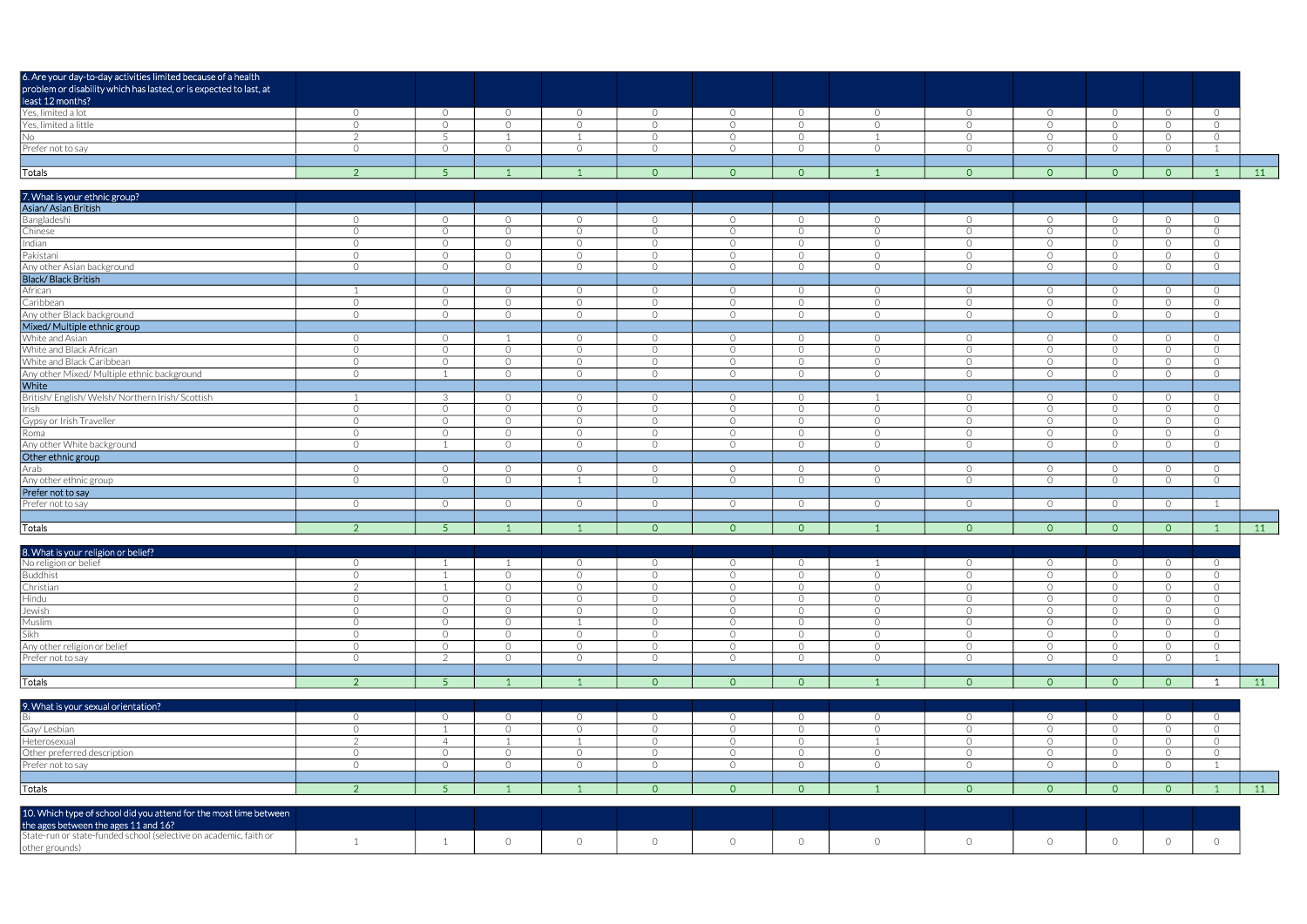| State-run or state-funded school (non-selective)                             | $\circ$        | $\mathcal{L}$   | $\circ$        |                           | $\circ$                          | $\circ$                   | $\circ$                          |                     | $\circ$            | $\circ$                   | $\circ$            | $\overline{O}$                   | $\circ$        |    |
|------------------------------------------------------------------------------|----------------|-----------------|----------------|---------------------------|----------------------------------|---------------------------|----------------------------------|---------------------|--------------------|---------------------------|--------------------|----------------------------------|----------------|----|
| Independent/fee-paying school                                                | $\overline{O}$ | $\circ$         |                | $\circ$                   | $\overline{O}$                   | $\circ$                   | $\overline{O}$                   | $\Omega$            | $\circ$            | $\circ$                   | $\circ$            | $\overline{O}$                   | $\overline{O}$ |    |
| Independent/fee-paying school, where I received a bursary covering           | $\bigcirc$     | $\overline{O}$  | $\Omega$       | $\circ$                   | $\overline{O}$                   | $\circ$                   | $\Omega$                         | $\Omega$            | $\circ$            | $\overline{O}$            | $\Omega$           | $\bigcirc$                       | $\Omega$       |    |
| 90% or more of my tuition                                                    |                |                 |                |                           |                                  |                           |                                  |                     |                    |                           |                    |                                  |                |    |
| Attended school outside the UK                                               | $\sim$         |                 | $\Omega$       | $\circ$                   | $\overline{O}$                   | $\overline{O}$            | $\bigcirc$                       | $\bigcap$           | $\circ$            | $\overline{O}$            | $\bigcirc$         | $\bigcirc$                       | $\bigcirc$     |    |
| Don't know/not sure                                                          | $\overline{O}$ | $\circ$         | $\circ$        | $\circ$                   | $\overline{O}$                   | $\circ$                   | $\circ$                          | $\circ$             | $\circ$            | $\overline{O}$            | $\circ$            | $\overline{O}$                   | $\overline{O}$ |    |
| Prefer not to say                                                            | $\Omega$       |                 | $\circ$        | $\circ$                   | $\overline{O}$                   | $\circ$                   | $\circ$                          | $\Omega$            | $\circ$            | $\overline{O}$            | $\circ$            | $\overline{O}$                   |                |    |
|                                                                              |                |                 |                |                           |                                  |                           |                                  |                     |                    |                           |                    |                                  |                |    |
| <b>Totals</b>                                                                | $\overline{2}$ | $\overline{5}$  |                |                           | $\Omega$                         | $\overline{0}$            | $\overline{0}$                   |                     | $\circ$            | $\overline{0}$            | $\overline{O}$     | $\overline{0}$                   |                | 11 |
| 11. Did either of your parents attend university by the time you<br>were 18? |                |                 |                |                           |                                  |                           |                                  |                     |                    |                           |                    |                                  |                |    |
| No, neither of my parents attended university                                |                | $\mathcal{L}$   | $\Omega$       | $\circ$                   | $\circ$                          | $\circ$                   | $\circ$                          |                     | $\overline{O}$     | $\overline{O}$            | $\circ$            | $\overline{0}$                   | $\circ$        |    |
| Yes, one or both of my parents attended university                           |                | $\mathcal{P}$   |                |                           | $\bigcirc$                       | $\overline{O}$            | $\circ$                          | $\Omega$            | $\circ$            | $\circ$                   | $\Omega$           | $\overline{O}$                   | $\bigcirc$     |    |
| Don't know/not sure                                                          | $\Omega$       | $\bigcirc$      | $\bigcirc$     | $\overline{O}$            | $\overline{O}$                   | $\overline{O}$            | $\circ$                          | $\bigcirc$          | $\circ$            | $\overline{O}$            | $\Omega$           | $\circ$                          | $\bigcirc$     |    |
| Prefer not to say                                                            | $\Omega$       | $\overline{1}$  | $\circ$        | $\circ$                   | $\overline{O}$                   | $\circ$                   | $\circ$                          | $\Omega$            | $\circ$            | $\overline{O}$            | $\circ$            | $\circ$                          |                |    |
|                                                                              |                |                 |                |                           |                                  |                           |                                  |                     |                    |                           |                    |                                  |                |    |
| <b>Totals</b>                                                                | <sup>2</sup>   | -5.             |                | $\overline{1}$            | $\Omega$                         | $\circ$                   | $\overline{0}$                   |                     | $\overline{0}$     | $\overline{0}$            | $\Omega$           | $\overline{0}$                   |                | 11 |
|                                                                              |                |                 |                |                           |                                  |                           |                                  |                     |                    |                           |                    |                                  |                |    |
| 11. What was the occupation of your main household earner when               |                |                 |                |                           |                                  |                           |                                  |                     |                    |                           |                    |                                  |                |    |
| you were about 14?                                                           |                |                 |                |                           |                                  |                           |                                  |                     |                    |                           |                    |                                  |                |    |
| Modern professional/traditional professional occupations such as:            |                |                 |                |                           |                                  |                           |                                  |                     |                    |                           |                    |                                  |                |    |
| teacher, nurse, physiotherapist, social worker, musician, police officer     |                |                 |                |                           |                                  |                           |                                  |                     |                    |                           |                    |                                  |                |    |
| (sergeant or above), software designer, accountant, solicitor, medical       |                | $\overline{4}$  |                | $\Omega$                  | $\overline{O}$                   | $\circ$                   | $\Omega$                         | $\bigcap$           | $\circ$            | $\circ$                   | $\circ$            | $\circ$                          | $\Omega$       |    |
| practitioner, scientist, civil engineer.                                     |                |                 |                |                           |                                  |                           |                                  |                     |                    |                           |                    |                                  |                |    |
| Senior, middle or junior managers or administrators such as: finance         |                |                 |                |                           |                                  |                           |                                  |                     |                    |                           |                    |                                  |                |    |
| manager, chief executive, large business owner, office manager, retai        |                |                 |                |                           |                                  |                           |                                  |                     |                    |                           |                    |                                  |                |    |
| manager, bank manager, restaurant manager, warehouse manager.                |                | $\overline{1}$  | $\bigcirc$     | $\circ$                   | $\overline{O}$                   | $\circ$                   | $\bigcap$                        | $\bigcap$           | $\circ$            | $\circ$                   | $\circ$            | $\circ$                          | $\Omega$       |    |
|                                                                              |                |                 |                |                           |                                  |                           |                                  |                     |                    |                           |                    |                                  |                |    |
| Clerical and intermediate occupations such as: secretary, personal           |                |                 |                |                           |                                  |                           |                                  |                     |                    |                           |                    |                                  |                |    |
| assistant, call centre agent, clerical worker, nursery nurse.                | $\Omega$       | $\circ$         | $\Omega$       | $\circ$                   | $\overline{O}$                   | $\circ$                   | $\Omega$                         | $\Omega$            | $\circ$            | $\circ$                   | $\overline{O}$     | $\overline{O}$                   | $\circ$        |    |
|                                                                              |                |                 |                |                           |                                  |                           |                                  |                     |                    |                           |                    |                                  |                |    |
| Technical and craft occupations such as: motor mechanic, plumber,            | $\overline{O}$ | $\circ$         | $\circ$        | 1                         | $\overline{O}$                   | $\overline{O}$            | $\circ$                          | $\circ$             | $\circ$            | $\circ$                   | $\overline{O}$     | $\circ$                          | $\circ$        |    |
| printer, electrician, gardener, train driver                                 |                |                 |                |                           |                                  |                           |                                  |                     |                    |                           |                    |                                  |                |    |
| Routine, semi-routine manual and service occupations such as: postal         |                |                 |                |                           |                                  |                           |                                  |                     |                    |                           |                    |                                  |                |    |
| worker, machine operative, security guard, caretaker, farm worker,           |                |                 |                |                           |                                  |                           |                                  |                     |                    |                           |                    |                                  |                |    |
| catering assistant, sales assistant, HGV driver, cleaner, porter,            | $\Omega$       | $\circ$         | $\Omega$       | $\circ$                   | $\overline{O}$                   | $\circ$                   | $\circ$                          | $\Omega$            | $\circ$            | $\circ$                   | $\overline{O}$     | $\circ$                          | $\circ$        |    |
| packer, labourer, waiter/waitress, bar staff.                                |                |                 |                |                           |                                  |                           |                                  |                     |                    |                           |                    |                                  |                |    |
| Small business owners who employed less than 25 people such as:              |                |                 |                |                           |                                  |                           |                                  |                     |                    |                           |                    |                                  |                |    |
| corner shop owners, small plumbing companies, retail shop owner,             |                |                 |                |                           |                                  |                           |                                  |                     |                    |                           |                    |                                  |                |    |
| single restaurant or cafe owner, taxi owner, garage owner                    | $\Omega$       | $\circ$         | $\bigcirc$     | $\circ$                   | $\circ$                          | $\circ$                   | $\circ$                          |                     | $\circ$            | $\overline{O}$            | $\overline{O}$     | $\circ$                          | $\circ$        |    |
|                                                                              |                |                 |                |                           |                                  |                           |                                  |                     |                    |                           |                    |                                  |                |    |
| Long term unemployed (claimed Jobseeker's Allowance or earlier               |                |                 |                |                           |                                  |                           |                                  |                     |                    |                           |                    |                                  |                |    |
| unemployment benefit for more than a year)                                   | $\circ$        | $\circ$         | $\circ$        | $\circ$                   | $\circlearrowright$              | $\circ$                   | $\circ$                          | $\circ$             | $\circ$            | $\circ$                   | $\circ$            | $\circ$                          | $\circ$        |    |
| Other, such as: retired, this question does not apply to me, I don't         |                |                 |                |                           |                                  |                           |                                  |                     |                    |                           |                    | $\circ$                          |                |    |
| know                                                                         | $\circ$        | $\circ$         | $\circ$        | $\circ$                   | $\overline{O}$                   | $\circ$                   | $\circ$                          | $\circ$             | $\circ$            | $\overline{O}$            | $\circ$            |                                  | $\circ$        |    |
| Prefer not to say                                                            | $\circ$        | $\circ$         | $\circ$        | $\circ$                   | $\circ$                          | $\overline{O}$            | $\circ$                          | $\circ$             | $\circ$            | $\circ$                   | $\circ$            | $\circ$                          |                |    |
|                                                                              |                |                 |                |                           |                                  |                           |                                  |                     |                    |                           |                    |                                  |                |    |
| <b>Totals</b>                                                                | 2 <sup>7</sup> | 5 <sup>1</sup>  | $\overline{1}$ | $\overline{1}$            | $\Omega$                         | $\overline{O}$            | $\overline{0}$                   |                     | $\circ$            | $\overline{0}$            | $\overline{O}$     | $\overline{0}$                   |                | 11 |
|                                                                              |                |                 |                |                           |                                  |                           |                                  |                     |                    |                           |                    |                                  |                |    |
| 12. Are you a primary carer for a child or children under 18?                |                |                 |                |                           |                                  |                           |                                  |                     |                    |                           |                    |                                  |                |    |
| Yes                                                                          |                | $\circ$         | $\circ$        | $\circ$<br>$\overline{1}$ | $\circ$                          | $\overline{O}$            | $\circ$                          |                     | $\overline{O}$     | $\overline{O}$            | $\circ$            | $\circ$                          | $\circ$        |    |
| <b>No</b><br>Prefer not to say                                               | $\bigcirc$     | 5<br>$\bigcirc$ | $\circ$        | $\circ$                   | $\overline{O}$<br>$\overline{O}$ | $\circ$<br>$\overline{O}$ | $\overline{O}$<br>$\overline{O}$ | $\circ$<br>$\Omega$ | $\circ$<br>$\circ$ | $\circ$<br>$\overline{O}$ | $\circ$<br>$\circ$ | $\overline{O}$<br>$\overline{O}$ | $\overline{O}$ |    |
|                                                                              |                |                 |                |                           |                                  |                           |                                  |                     |                    |                           |                    |                                  |                |    |
| <b>Totals</b>                                                                | $\overline{2}$ | $\sqrt{5}$      |                |                           | $\circ$                          | $\overline{0}$            | $\overline{0}$                   |                     | $\overline{0}$     | $\circ$                   | $\overline{O}$     | $\overline{0}$                   |                | 11 |
|                                                                              |                |                 |                |                           |                                  |                           |                                  |                     |                    |                           |                    |                                  |                |    |